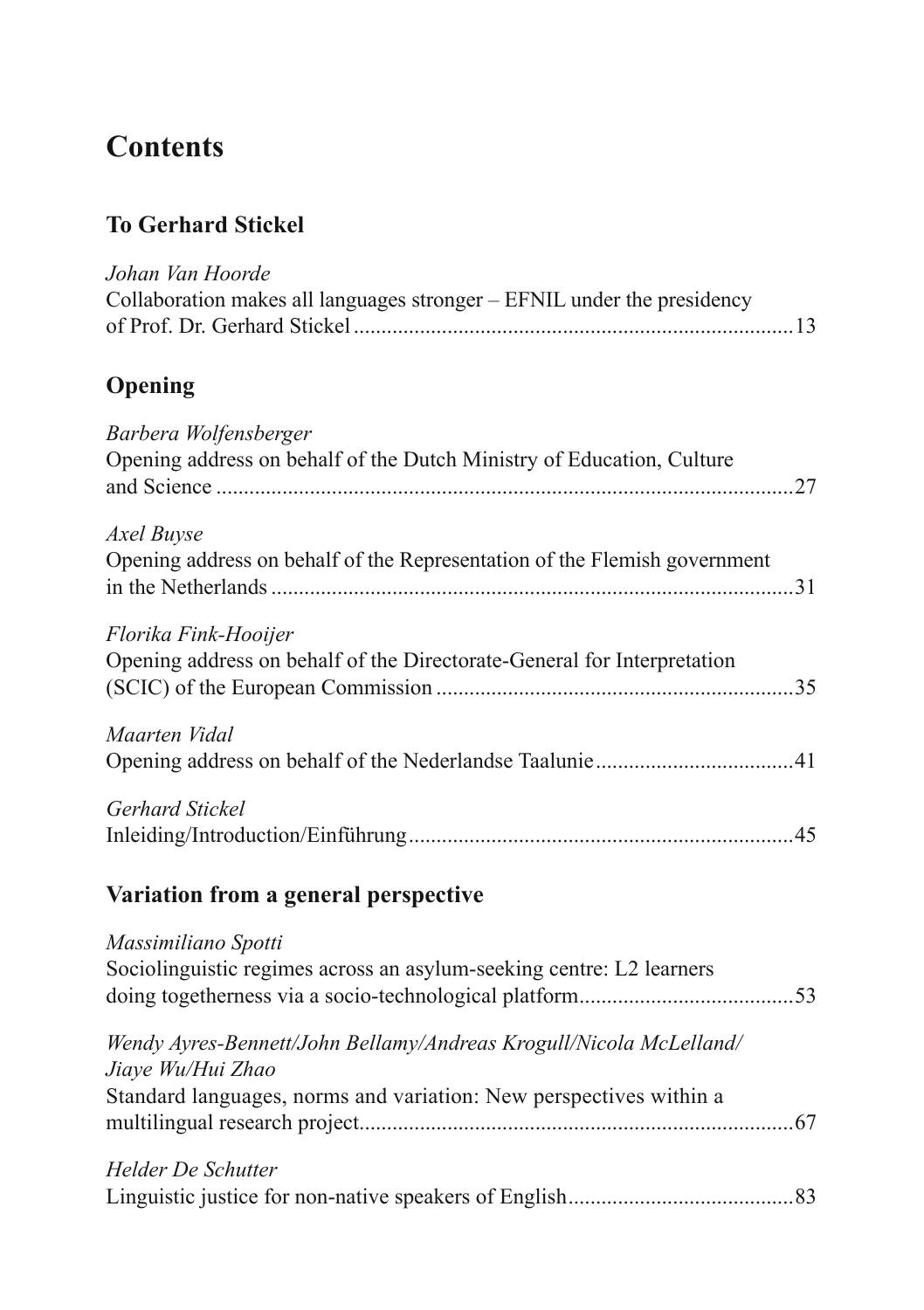| 8 | Contents |
|---|----------|
|---|----------|

## **Variation from a language perspective**

| Ari Páll Kristinsson<br>Standards and style: language-internal variation in Modern Icelandic97       |
|------------------------------------------------------------------------------------------------------|
| Ranko Bugarski<br>Past and current developments involving pluricentric Serbo-Croatian                |
| Gerard-René de Groot                                                                                 |
| Loïc Depecker<br>Éléments de politique linguistique: le français, aménagement                        |
| Hans Bennis/Corrien Blom                                                                             |
| Tanneke Schoonheim                                                                                   |
| Variation from a national perspective                                                                |
| Adam Pawlowski<br>The linguistic landscape of modern Poland: a return to the future?159              |
| Amira-Louise Ouardalitou<br>Lëtzebuergesch, Français and Deutsch in everyday life in Luxembourg  185 |
| Ulrich Ammon †<br>The wealth of varieties of German as a challenge for language policy203            |
| Jutta Ransmayr                                                                                       |
| Sofia Tingsell<br>Questions and answers on multilingualism at the Language Council                   |
| Mareks Kovalevskis                                                                                   |